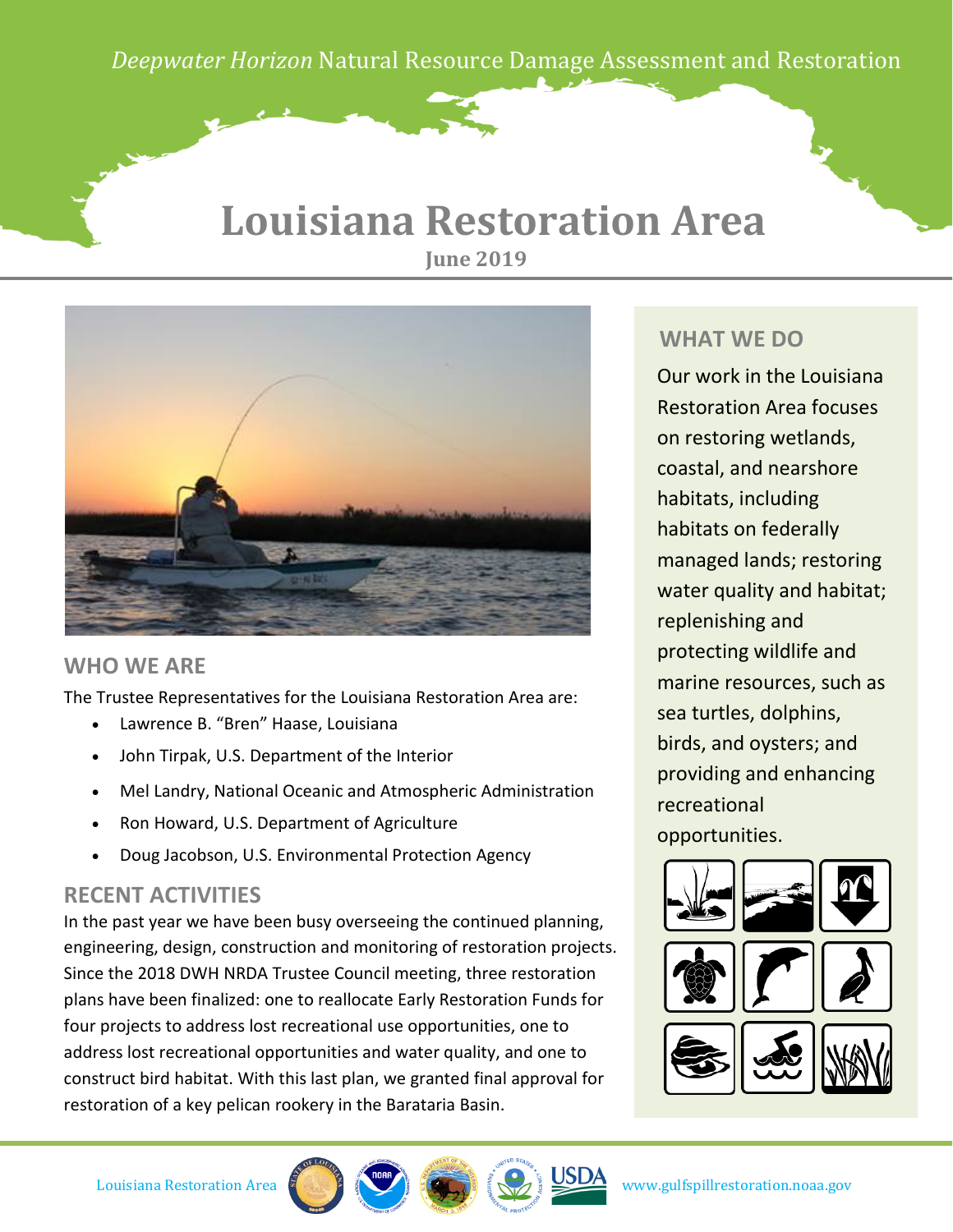# **Louisiana Restoration Area**

# RESTORATION OVERVIEW

For more information, visit www.gulfspillrestoration.noaa.gov/restoration-areas/louisiana



## Queen Bess Island slated for Construction Sept. 2019

Queen Bess Island, a key pelican rookery especially hard hit by the oil spill, will receive new life with the restoration of 36 acres of prime habitat. In addition to pelicans; this project will benefit egrets, herons, terns, brown skimmers, and gulls among other species.

## Restoration Projects by Goal

#### **REPLENISH AND PROTECT LIVING COASTAL AND MARINE RESOURCES**

Assessment of Marine Mammal Physiological Responses to Low Salinity Exposures ( $\odot$  \$249K) Louisiana Oyster Cultch Project (◉ \$15.6M)

Queen Bess Island Restoration ( S18.7M)

Rabbit Island Restoration Project ( $\odot$  \$3M)

#### **RESTORE AND CONSERVE HABITAT**

Barataria Basin Ridge and Marsh Creation Project: Spanish Pass Increment ( $\odot$  \$4.9M) Louisiana Outer Coast Restoration ( S318.4M) Lake Hermitage Marsh Creation – NRDA Early Restoration Project (◉ \$14.4M) Large-Scale Barataria Marsh Creation – Upper Barataria Component ( $\odot$  \$5.4M) Lake Borgne Marsh Creation Project: Increment One ( $\odot$  \$7M) Shoreline Protection at Jean Lafitte National Historical Park and Preserve ( $\odot$  \$2.3M) Terrebonne Basin Ridge and Marsh Creation: Bayou Terrebonne Increment ( $\odot$  \$5.3M)

### **PROVIDE AND ENHANCE RECREATIONAL OPPORTUNITIES**

Atchafalaya Delta Wildlife Management Area Access Improvements ( $\odot$  \$920K)

Atchafalaya Delta Wildlife Management Area Campground Improvements ( $\odot$  \$3.2M)

Bayou Segnette State Park Improvements ( $\odot$  \$2.1M)

Belle Chasse Boat Launch ( $\odot$  \$250K)

Chitimacha Boat Launch (企 \$650K)

Cypremort Point State Park Improvements ( $\odot$  \$4.4M)

Des Allemands Boat Launch ( $\odot$ \$1.8M)

⟳In progress ◉ Monitoring/O&M Complete